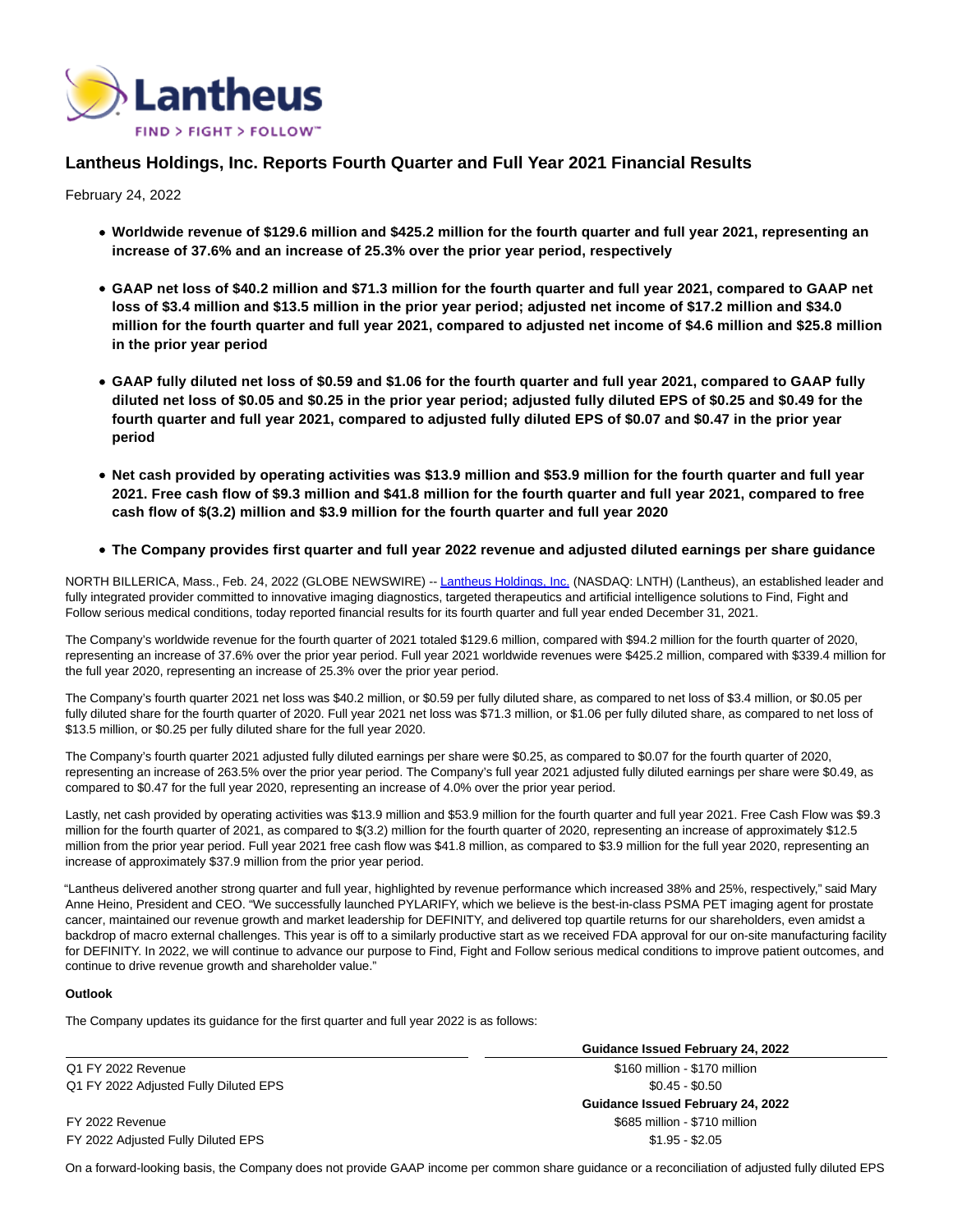to GAAP income per common share because the Company is unable to predict with reasonable certainty business development and acquisition related expenses, purchase accounting fair value adjustments (including liability accruals relating to the contingent value rights issued as part of the Progenics Pharmaceuticals, Inc. acquisition), and any one-time, non-recurring charges. These items are uncertain, depend on various factors, and could be material to results computed in accordance with GAAP. As a result, it is the Company's view that a quantitative reconciliation of adjusted fully diluted EPS on a forward-looking basis is not available without unreasonable effort.

### **Internet Posting of Information**

The Company routinely posts information that may be important to investors in the "Investors" section of its website at www.lantheus.com. The Company encourages investors and potential investors to consult its website regularly for important information about the Company.

#### **Conference Call and Webcast**

As previously announced, the Company will host a conference call and webcast on Thursday, February 24, 2022 at 8:00 a.m. ET. To access the live conference call via telephone, please dial 1-866-498-8390 (U.S. callers) or 1-678-509-7599 (international callers) and provide passcode 4894137. A live webcast will be available in the Investors section of the Company's website at [www.lantheus.com.](https://www.globenewswire.com/Tracker?data=lb02BTwtQ1seObqlMXuB9HzQoVyAl2XQvdnelb-xFcKEIbqlGyyTPJ3vpeV9cg7om1_ALFMj8erSUABJ3AZRMQ==)

A replay of the audio webcast will be available in the Investors section of our website at www.lantheus.com approximately two hours after completion of the call and will be archived for 30 days.

The conference call will include a discussion of non-GAAP financial measures. Reference is made to the most directly comparable GAAP financial measures, the reconciliation of the differences between the two financial measures, and the other information included in this press release, our Form 8-K filed with the SEC today, or otherwise available in the Investor Relations section of our website located at www.lantheus.com.

The conference call may include forward-looking statements. See the cautionary information about forward-looking statements in the safe-harbor section of this press release.

### **About Lantheus Holdings, Inc.**

Lantheus Holdings, Inc. is the parent company of Lantheus Medical Imaging, Inc., Progenics Pharmaceuticals, Inc. and EXINI Diagnostics AB and an established leader and fully integrated provider committed to innovative imaging diagnostics, targeted therapeutics and artificial intelligence solutions to Find Fight and Follow<sup>®</sup> serious medical conditions. Lantheus provides a broad portfolio of products, including the echocardiography agent DEFINITY<sup>®</sup> Vial for (Perflutren Lipid Microsphere) Injectable Suspension; PYLARIFY<sup>®</sup>, a PSMA PET imaging agent for the detection of suspected recurrent or metastatic prostate cancer; PYLARIFY AI™, an artificial intelligence platform that assists in the evaluation of PSMA PET images; TechneLite® (Technetium Tc99m Generator), a technetium-based generator that provides the essential medical isotope used in nuclear medicine procedures; AZEDRA<sup>®</sup> for the treatment of certain rare neuroendocrine tumors; and RELISTOR<sup>®</sup> for the treatment of opioid-induced constipation, which is partnered with Bausch Health Companies, Inc. The Company is headquartered in North Billerica, Massachusetts with offices in New Jersey, Canada and Sweden. For more information, visit www.lantheus.com.

### **Non-GAAP Financial Measures**

The Company uses non-GAAP financial measures, such as adjusted net income and its line components; adjusted net income per share - fully diluted; and free cash flow. The Company's management believes that the presentation of these measures provides useful information to investors. These measures may assist investors in evaluating the Company's operations, period over period. However, these measures may exclude items that may be highly variable, difficult to predict and of a size that could have a substantial impact on the Company's reported results of operations for a particular period. Management uses these and other non-GAAP measures internally for evaluation of the performance of the business, including the allocation of resources and the evaluation of results relative to employee performance compensation targets. Investors should consider these non-GAAP measures only as a supplement to, not as a substitute for or as superior to, measures of financial performance prepared in accordance with GAAP.

#### **Safe Harbor for Forward-Looking and Cautionary Statements**

This press release contains forward-looking statements within the meaning of the Private Securities Litigation Reform Act of 1995, as amended, that are subject to risks and uncertainties and are made pursuant to the safe harbor provisions of Section 27A of the Securities Act of 1933, as amended, and Section 21E of the Securities Exchange Act of 1934, as amended. Forward-looking statements may be identified by their use of terms such as "believe," "could," "estimate," "expect," "look forward to," "may," "plan," "predict," "target," "will," "commit," "advance," "continue" and other similar terms. Such forward-looking statements are based upon current plans, estimates and expectations that are subject to risks and uncertainties that could cause actual results to materially differ from those described in the forward-looking statements. The inclusion of forward-looking statements should not be regarded as a representation that such plans, estimates and expectations will be achieved. Readers are cautioned not to place undue reliance on the forward-looking statements contained herein, which speak only as of the date hereof. The Company undertakes no obligation to publicly update any forward-looking statement, whether as a result of new information, future developments or otherwise, except as may be required by law. Risks and uncertainties that could cause our actual results to materially differ from those described in the forward-looking statements include: (i) continued market expansion and penetration for our established commercial products, particularly DEFINITY, in the face of segment competition and potential generic competition, including as a result of patent and regulatory exclusivity expirations; (ii) our ability to successfully launch PYLARIFY as a commercial product, including (A) our ability to obtain United States Food and Drug Administration ("FDA") approval for additional positron emission tomography ("PET") manufacturing facilities ("PMFs") to manufacture PYLARIFY, (B) the ability of those PMFs to manufacture PYLARIFY, (C) our ability to sell PYLARIFY to customers, and (D) our ability to obtain and maintain adequate coding, coverage and payment for PYLARIFY; (iii) the global Molybdenum-99 supply; (iv) our ability to use in-house manufacturing capacity; (v) our ability to successfully launch PYLARIFY AI as a commercial product; (vi) our ability to have products manufactured at Jubilant HollisterStier and our modified formulation of DEFINITY at Samsung Biologics, including our ability to renew, modify or replace the agreements related to such manufacturing services on commercially reasonable terms, as may be necessary; (vii) the continuing impact of the global COVID-19 pandemic on our business, financial conditions and prospects; (viii) the efforts and timing for clinical development of our product candidates and new clinical applications for our products, in each case, that we may develop, including 1095 and LMI 1195 or that our strategic partners may develop, including flurpiridaz fluorine-18; (ix) the potential reclassification by the FDA of certain of our products and product candidates from drugs to devices with the expense, complexity and potentially more limited competitive protection such reclassification could cause and (x) the risk and uncertainties discussed in our filings with the Securities and Exchange Commission (including those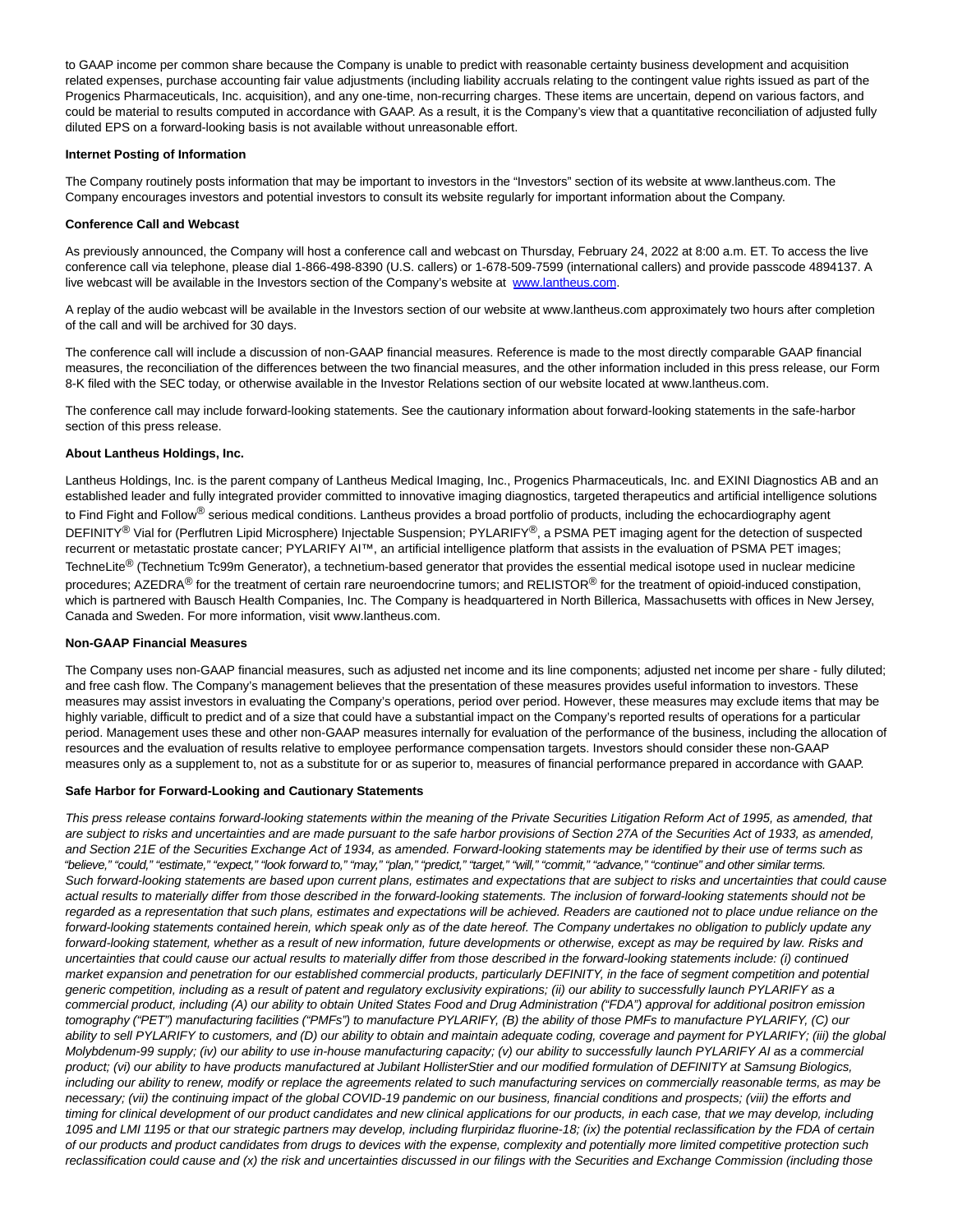described in the Risk Factors section in our Annual Reports on Form 10-K and our Quarterly Reports on Form 10-Q).

- Tables Follow -

## **Lantheus Holdings, Inc. Consolidated Statements of Operations**

(in thousands, except per share data – unaudited)

|                                             | <b>Three Months Ended</b><br>December 31, |           |    |          |    | <b>Year Ended</b><br>December 31, |    |           |  |  |
|---------------------------------------------|-------------------------------------------|-----------|----|----------|----|-----------------------------------|----|-----------|--|--|
|                                             |                                           | 2021      |    | 2020     |    | 2021                              |    | 2020      |  |  |
| Revenues                                    | \$                                        | 129,562   | \$ | 94,152   | \$ | 425,208                           | \$ | 339,410   |  |  |
| Cost of goods sold                          |                                           | 71,654    |    | 55,501   |    | 237,513                           |    | 200,649   |  |  |
| Gross profit                                |                                           | 57,908    |    | 38,651   |    | 187,695                           |    | 138,761   |  |  |
| Operating expenses                          |                                           |           |    |          |    |                                   |    |           |  |  |
| Sales and marketing                         |                                           | 19,423    |    | 12,857   |    | 68,422                            |    | 40,901    |  |  |
| General and administrative                  |                                           | 62,530    |    | 13,684   |    | 150,395                           |    | 69,270    |  |  |
| Research and development                    |                                           | 11,293    |    | 12,638   |    | 44,966                            |    | 32,788    |  |  |
| Total operating expenses                    |                                           | 93,246    |    | 39,179   |    | 263,783                           |    | 142,959   |  |  |
| Gain on sale of assets                      |                                           |           |    |          |    | 15,263                            |    |           |  |  |
| Operating loss                              |                                           | (35, 338) |    | (528)    |    | (60, 825)                         |    | (4, 198)  |  |  |
| Interest expense                            |                                           | 1,528     |    | 2,811    |    | 7,752                             |    | 9,479     |  |  |
| Gain on extinguishment of debt              |                                           |           |    |          |    | (889)                             |    |           |  |  |
| Other loss (income)                         |                                           | 4,141     |    | (496)    |    | 7,350                             |    | (2, 198)  |  |  |
| Loss before income taxes                    |                                           | (41,007)  |    | (2,843)  |    | (75, 038)                         |    | (11, 479) |  |  |
| Income tax (benefit) expense                |                                           | (792)     |    | 569      |    | (3,759)                           |    | 1,994     |  |  |
| Net loss                                    |                                           | (40, 215) |    | (3, 412) | \$ | (71, 279)                         | \$ | (13, 473) |  |  |
| Net loss per common share:                  |                                           |           |    |          |    |                                   |    |           |  |  |
| Basic                                       |                                           | (0.59)    |    | (0.05)   |    | (1.06)                            | S  | (0.25)    |  |  |
| <b>Diluted</b>                              |                                           | (0.59)    |    | (0.05)   |    | (1.06)                            | \$ | (0.25)    |  |  |
| Weighted-average common shares outstanding: |                                           |           |    |          |    |                                   |    |           |  |  |
| <b>Basic</b>                                |                                           | 67,713    |    | 66,870   |    | 67,486                            |    | 54,134    |  |  |
| <b>Diluted</b>                              |                                           | 67,713    |    | 66,870   |    | 67,486                            |    | 54,134    |  |  |

### **Lantheus Holdings, Inc. Consolidated Revenues Analysis** (in thousands – unaudited)

|                                          | <b>Three Months Ended</b><br>December 31, |  |         |          |   |         | <b>Year Ended</b><br>December 31, |         |          |  |  |  |  |  |  |  |  |  |  |  |  |  |  |  |  |  |  |         |          |
|------------------------------------------|-------------------------------------------|--|---------|----------|---|---------|-----------------------------------|---------|----------|--|--|--|--|--|--|--|--|--|--|--|--|--|--|--|--|--|--|---------|----------|
|                                          | 2021                                      |  | 2020(1) | % Change |   | 2021    |                                   |         |          |  |  |  |  |  |  |  |  |  |  |  |  |  |  |  |  |  |  | 2020(1) | % Change |
| <b>DEFINITY</b>                          | \$<br>59,311 \$                           |  | 55.876  | 6.1%     | S | 232,759 | S                                 | 195.865 | 18.8%    |  |  |  |  |  |  |  |  |  |  |  |  |  |  |  |  |  |  |         |          |
| TechneLite                               | 22.041                                    |  | 22.385  | (1.5) %  |   | 91.293  |                                   | 84.945  | 7.5%     |  |  |  |  |  |  |  |  |  |  |  |  |  |  |  |  |  |  |         |          |
| Other precision diagnostics              | 5,684                                     |  | 8,042   | (29.3)%  |   | 26,973  |                                   | 36,824  | (26.8) % |  |  |  |  |  |  |  |  |  |  |  |  |  |  |  |  |  |  |         |          |
| Total precision diagnostics              | 87,036                                    |  | 86,303  | 0.8%     |   | 351,025 |                                   | 317,634 | 10.5%    |  |  |  |  |  |  |  |  |  |  |  |  |  |  |  |  |  |  |         |          |
| <b>PYLARIFY</b>                          | 35,417                                    |  |         | N/A      |   | 43.414  |                                   |         | N/A      |  |  |  |  |  |  |  |  |  |  |  |  |  |  |  |  |  |  |         |          |
| Other radiopharmaceutical oncology       | 267                                       |  | 2,548   | (89.5) % |   | 5,473   |                                   | 10,022  | (45.4) % |  |  |  |  |  |  |  |  |  |  |  |  |  |  |  |  |  |  |         |          |
| Total radiopharmaceutical oncology       | 35,684                                    |  | 2,548   | 1300.5%  |   | 48,887  |                                   | 10,022  | 387.8%   |  |  |  |  |  |  |  |  |  |  |  |  |  |  |  |  |  |  |         |          |
| Strategic Partnerships and other revenue | 6,842                                     |  | 5,301   | 29.1%    |   | 25.296  |                                   | 11.754  | 115.2%   |  |  |  |  |  |  |  |  |  |  |  |  |  |  |  |  |  |  |         |          |
| <b>Total revenues</b>                    | 129,562 \$                                |  | 94,152  | 37.6%    |   | 425,208 |                                   | 339,410 | 25.3%    |  |  |  |  |  |  |  |  |  |  |  |  |  |  |  |  |  |  |         |          |

1. The Company reclassified aggregate rebates and allowances of \$5.3 million and \$19.1 million for the three months and year ended December 31, 2020, respectively, which included \$4.9 million and \$17.5 million for DEFINITY, \$0.4 million and \$1.3 million for TechneLite and \$0.1 million and \$0.3 million for other precision diagnostics.

\_\_\_\_\_\_\_\_\_\_\_\_\_\_\_\_\_\_\_\_\_\_\_\_\_\_\_\_\_\_\_\_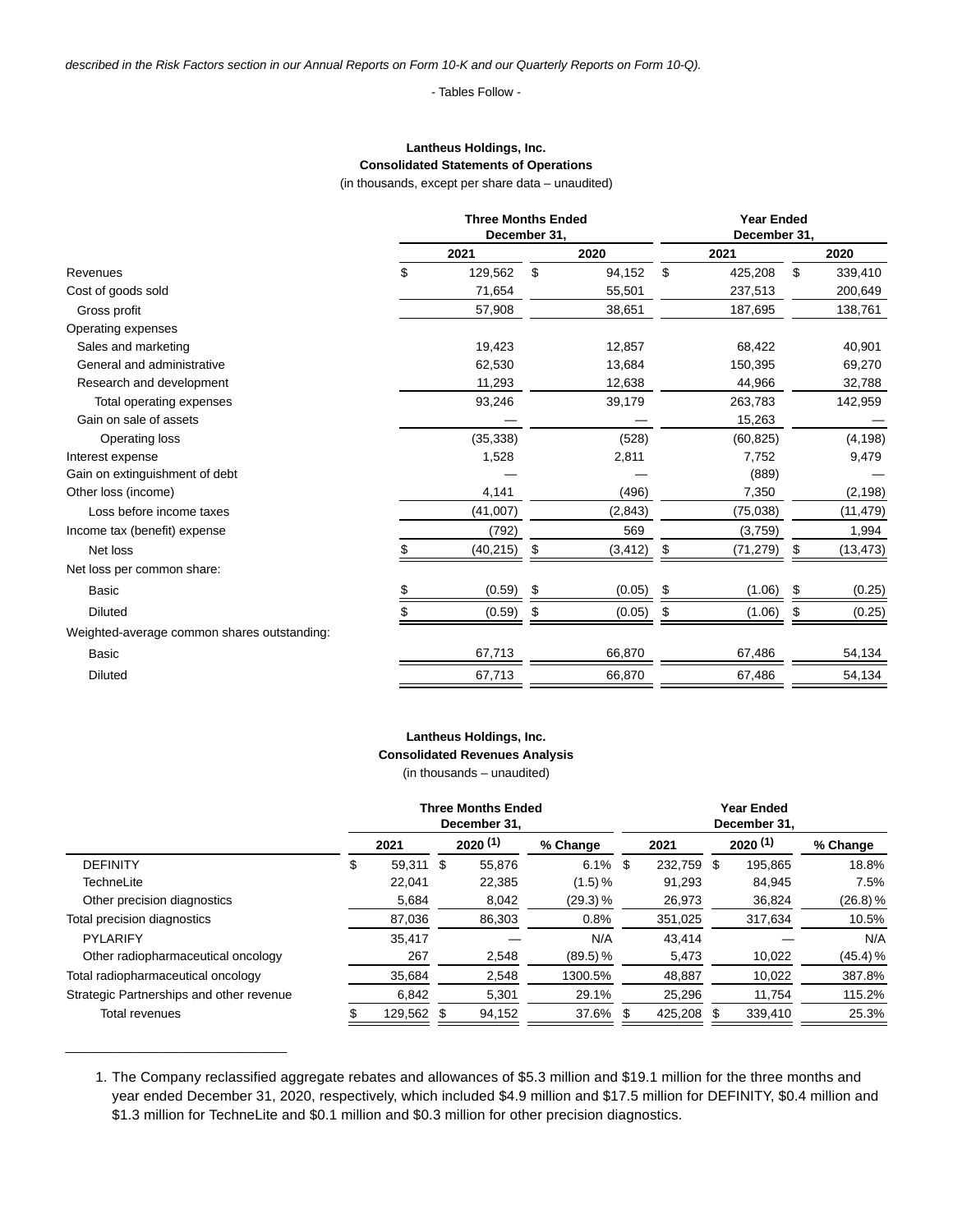# **Lantheus Holdings, Inc. Reconciliation of GAAP to Non-GAAP Financial Measures**

(in thousands, except per share data – unaudited)

|                                                          | <b>Three Months Ended</b><br>December 31, |           |    | <b>Year Ended</b><br>December 31, |              |   |           |  |
|----------------------------------------------------------|-------------------------------------------|-----------|----|-----------------------------------|--------------|---|-----------|--|
|                                                          |                                           | 2021      |    | 2020                              | 2021         |   | 2020      |  |
| Net loss                                                 |                                           | (40, 215) | S  | (3, 412)                          | (71, 279)    |   | (13, 473) |  |
| Stock and incentive plan compensation                    |                                           | 4,162     |    | 3,623                             | 15,934       |   | 14,075    |  |
| Amortization of acquired intangible assets               |                                           | 8,373     |    | 4,683                             | 27,506       |   | 10,770    |  |
| Acquired debt fair value adjustment                      |                                           |           |    | (326)                             | (307)        |   | (711)     |  |
| Contingent consideration fair value adjustments          |                                           | 43,900    |    | (2,800)                           | 72,400       |   | (2,000)   |  |
| Non-recurring refinancing related fees                   |                                           |           |    |                                   |              |   | 460       |  |
| Non-recurring severance related fees                     |                                           |           |    | 904                               | 522          |   | 904       |  |
| Non-recurring fees                                       |                                           | 818       |    |                                   | 818          |   |           |  |
| Extinguishment of debt                                   |                                           |           |    |                                   | (889)        |   |           |  |
| Gain on sale of assets                                   |                                           |           |    |                                   | (15,263)     |   |           |  |
| Integration costs                                        |                                           | 9         |    | 2,772                             | 102          |   | 7,201     |  |
| Acquisition-related costs                                |                                           | 823       |    | 1,334                             | 1,549        |   | 11,856    |  |
| Impairment of long-lived assets                          |                                           | 189       |    | 2,660                             | 9,729        |   | 9,935     |  |
| <b>ARO Acceleration</b>                                  |                                           | 5,259     |    |                                   | 5,259        |   |           |  |
| Other                                                    |                                           | 2         |    | 35                                | 62           |   | (40)      |  |
| Income tax effect of non-GAAP adjustments <sup>(a)</sup> |                                           | (6,079)   |    | (4,886)                           | (12, 138)    |   | (13, 152) |  |
| Adjusted net income                                      |                                           | 17,241    | \$ | 4,587                             | \$<br>34,005 | S | 25,825    |  |
| Adjusted net income, as a percentage of revenues         |                                           | 13.3%     |    | 4.9%                              | 8.0%         |   | 7.6%      |  |

|                                                          | <b>Three Months Ended</b><br>December 31, |        |    |        | <b>Year Ended</b><br>December 31, |        |   |        |  |
|----------------------------------------------------------|-------------------------------------------|--------|----|--------|-----------------------------------|--------|---|--------|--|
|                                                          |                                           | 2021   |    | 2020   |                                   | 2021   |   | 2020   |  |
| Net loss per share - diluted                             |                                           | (0.59) | S  | (0.05) | \$                                | (1.06) | S | (0.25) |  |
| Stock and incentive plan compensation                    |                                           | 0.06   |    | 0.05   |                                   | 0.24   |   | 0.26   |  |
| Amortization of acquired intangible assets               |                                           | 0.13   |    | 0.08   |                                   | 0.41   |   | 0.20   |  |
| Acquired debt fair value adjustment                      |                                           |        |    |        |                                   | (0.01) |   | (0.01) |  |
| Contingent consideration fair value adjustments          |                                           | 0.63   |    | (0.04) |                                   | 1.05   |   | (0.05) |  |
| Non-recurring refinancing related fees                   |                                           |        |    |        |                                   |        |   | 0.01   |  |
| Non-recurring severance related fees                     |                                           |        |    | 0.02   |                                   | 0.01   |   | 0.02   |  |
| Non-recurring fees                                       |                                           | 0.01   |    |        |                                   | 0.01   |   |        |  |
| Extinguishment of debt                                   |                                           |        |    |        |                                   | (0.01) |   |        |  |
| Gain on sale of assets                                   |                                           |        |    |        |                                   | (0.23) |   |        |  |
| Integration costs                                        |                                           |        |    | 0.04   |                                   |        |   | 0.13   |  |
| Acquisition-related costs                                |                                           | 0.01   |    | 0.01   |                                   | 0.02   |   | 0.22   |  |
| Impairment of long-lived assets                          |                                           |        |    | 0.04   |                                   | 0.14   |   | 0.18   |  |
| <b>ARO Acceleration</b>                                  |                                           | 0.08   |    |        |                                   | 0.08   |   |        |  |
| Income tax effect of non-GAAP adjustments <sup>(a)</sup> |                                           | (0.08) |    | (0.08) |                                   | (0.16) |   | (0.24) |  |
| Adjusted net income per share - diluted                  |                                           | 0.25   | \$ | 0.07   | \$                                | 0.49   | S | 0.47   |  |
| Weighted-average common shares outstanding - diluted     |                                           | 69,446 |    | 67,130 |                                   | 68,963 |   | 54,471 |  |

<sup>(a)</sup> The income tax effect of the adjustments between GAAP net loss and non-GAAP adjusted net income takes into account the tax treatment and related tax rate that apply to each adjustment in the applicable tax jurisdiction.

# **Lantheus Holdings, Inc. Reconciliation of Free Cash Flow**

(in thousands – unaudited)

|                                           | <b>Three Months Ended</b><br>December 31. |      | <b>Year Ended</b><br>December 31. |          |  |
|-------------------------------------------|-------------------------------------------|------|-----------------------------------|----------|--|
|                                           | 2021                                      | 2020 | 2021                              | 2020     |  |
| Net cash provided by operating activities | 13.889                                    | 569  | 53.916                            | \$16,396 |  |